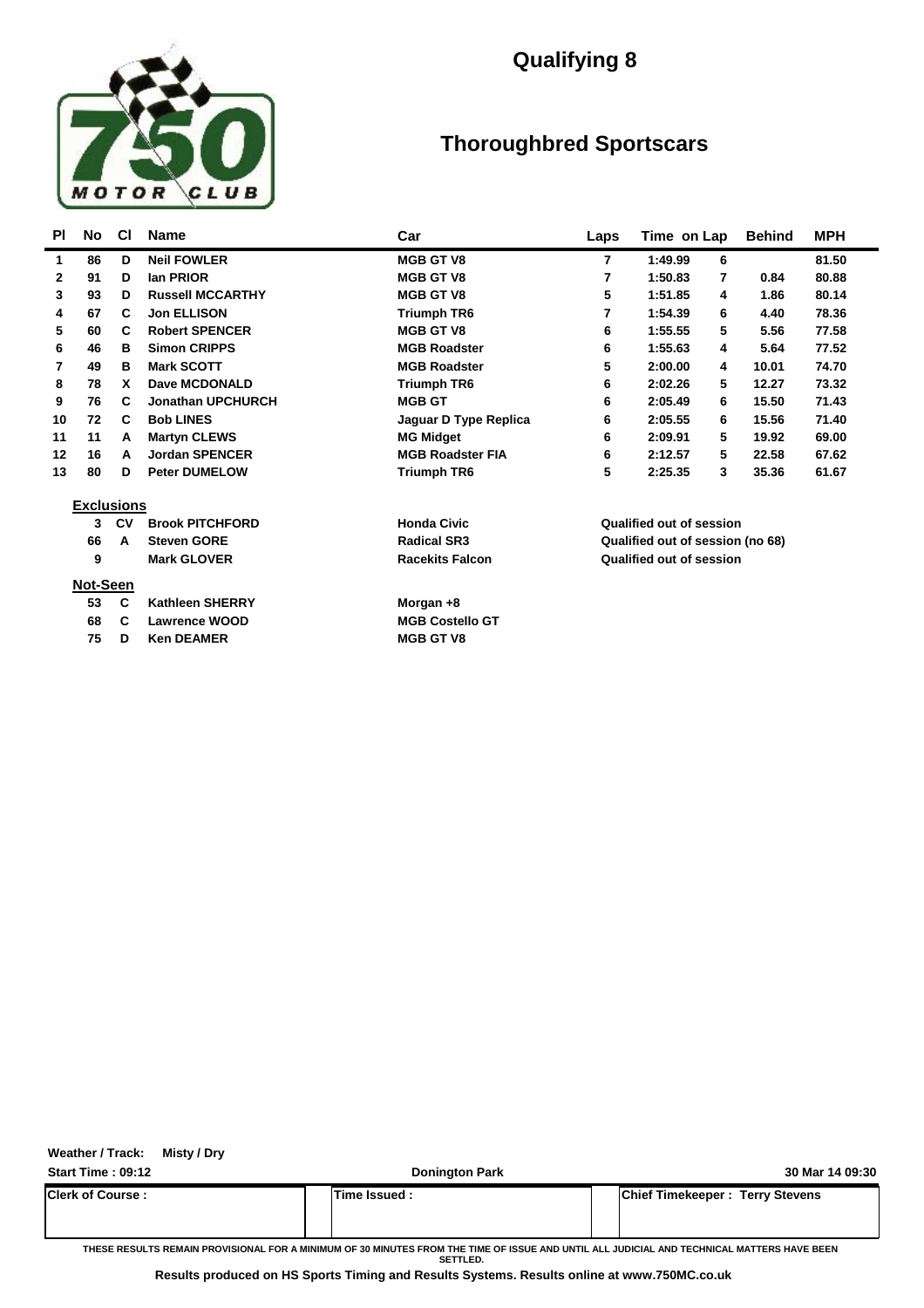# **Thoroughbred Sportscars**

## **LAP TIMES - Qualifying 8**

| $\mathbf{3}$ |                | <b>Brook PITCHFORD</b>                                        |  |                                         |                                                                                      |                                                                                                                                                                                                                                                                                                                                    |                |                |                   |
|--------------|----------------|---------------------------------------------------------------|--|-----------------------------------------|--------------------------------------------------------------------------------------|------------------------------------------------------------------------------------------------------------------------------------------------------------------------------------------------------------------------------------------------------------------------------------------------------------------------------------|----------------|----------------|-------------------|
|              |                | Lap 1 2 3 4 5 6<br>1 2:30.41 2:17.85 2:00.03 1:58.21 2:03.14  |  |                                         |                                                                                      | $\overline{7}$                                                                                                                                                                                                                                                                                                                     | 8              | $\overline{9}$ | 10                |
| $9^{\circ}$  |                | <b>Mark GLOVER</b>                                            |  |                                         |                                                                                      |                                                                                                                                                                                                                                                                                                                                    |                |                |                   |
|              |                | 1 2:27.93 2:07.54 2:00.63 2:02.04                             |  |                                         |                                                                                      | Lap 1 2 3 4 5 6 7 8                                                                                                                                                                                                                                                                                                                |                | $\overline{9}$ | 10                |
|              |                |                                                               |  |                                         |                                                                                      |                                                                                                                                                                                                                                                                                                                                    |                |                |                   |
| 11           |                | <b>Martyn CLEWS</b>                                           |  |                                         |                                                                                      |                                                                                                                                                                                                                                                                                                                                    |                |                |                   |
|              | Lap            | $\sim$ 1<br>1 2:26.76 2:18.85 2:13.36 2:12.84 2:09.91 2:11.21 |  | $2 \t 3 \t 4$                           | $5 \t\t 6$                                                                           | $\overline{7}$ and $\overline{7}$ and $\overline{7}$ and $\overline{7}$ and $\overline{7}$ and $\overline{7}$ and $\overline{7}$ and $\overline{7}$ and $\overline{1}$ and $\overline{1}$ and $\overline{1}$ and $\overline{1}$ and $\overline{1}$ and $\overline{1}$ and $\overline{1}$ and $\overline{1}$ and $\overline{1}$ and | 8              | 9              | 10                |
| 16           |                | <b>Jordan SPENCER</b>                                         |  |                                         |                                                                                      |                                                                                                                                                                                                                                                                                                                                    |                |                |                   |
|              | Lap            | $1 \qquad 2 \qquad 3 \qquad 4 \qquad 5 \qquad 6$              |  |                                         |                                                                                      | $7 \pm 1$                                                                                                                                                                                                                                                                                                                          | 8              | 9              | 10                |
|              |                | 1 2:38.41 2:25.23 2:17.31 2:13.23 2:12.57 2:12.88             |  |                                         |                                                                                      |                                                                                                                                                                                                                                                                                                                                    |                |                |                   |
| 46           |                | <b>Simon CRIPPS</b>                                           |  |                                         |                                                                                      |                                                                                                                                                                                                                                                                                                                                    |                |                |                   |
|              |                |                                                               |  |                                         |                                                                                      | Lap 1 2 3 4 5 6 7                                                                                                                                                                                                                                                                                                                  | 8              | $\overline{9}$ | 10                |
|              |                | 1 2:05.88  1:58.30  1:55.80  1:55.63  1:55.81  2:12.03        |  |                                         |                                                                                      |                                                                                                                                                                                                                                                                                                                                    |                |                |                   |
| 49           |                | <b>Mark SCOTT</b>                                             |  |                                         |                                                                                      |                                                                                                                                                                                                                                                                                                                                    |                |                |                   |
|              |                |                                                               |  |                                         |                                                                                      | Lap 1 2 3 4 5 6 7 8                                                                                                                                                                                                                                                                                                                |                | 9              | 10                |
|              | $1 \quad \Box$ |                                                               |  | 2:28.31 2:06.13 2:01.59 2:00.00 2:55.63 |                                                                                      |                                                                                                                                                                                                                                                                                                                                    |                |                |                   |
| 60           |                | <b>Robert SPENCER</b>                                         |  |                                         |                                                                                      |                                                                                                                                                                                                                                                                                                                                    |                |                |                   |
|              |                |                                                               |  |                                         |                                                                                      | Lap 1 2 3 4 5 6 7 8                                                                                                                                                                                                                                                                                                                |                | $\overline{9}$ | 10                |
|              |                | 1 2:35.89 2:27.71 2:16.17 2:13.54 1:55.55 1:55.83             |  |                                         |                                                                                      |                                                                                                                                                                                                                                                                                                                                    |                |                |                   |
| 66           |                | <b>Steven GORE</b>                                            |  |                                         |                                                                                      |                                                                                                                                                                                                                                                                                                                                    |                |                |                   |
|              |                |                                                               |  |                                         |                                                                                      | Lap 1 2 3 4 5 6 7                                                                                                                                                                                                                                                                                                                  | 8 <sup>1</sup> | 9              | 10                |
|              |                | 1 2:07.76                                                     |  | 2:03.11  1:56.04  1:52.18  1:56.53      |                                                                                      |                                                                                                                                                                                                                                                                                                                                    |                |                |                   |
| 67           |                | <b>Jon ELLISON</b>                                            |  |                                         |                                                                                      |                                                                                                                                                                                                                                                                                                                                    |                |                |                   |
|              |                |                                                               |  |                                         | Lap 1 2 3 4 5 6 7<br>1 2:13.83  1:59.68  1:55.94  1:54.82  1:55.37  1:54.39  1:54.40 |                                                                                                                                                                                                                                                                                                                                    | 8              | 9              | 10                |
| 72           |                | <b>Bob LINES</b>                                              |  |                                         |                                                                                      |                                                                                                                                                                                                                                                                                                                                    |                |                |                   |
|              |                |                                                               |  |                                         |                                                                                      |                                                                                                                                                                                                                                                                                                                                    |                |                |                   |
|              |                | 1 2:29.69 2:22.25 2:11.87 2:08.70 2:09.42 2:05.55             |  |                                         |                                                                                      | Lap 1 2 3 4 5 6 7 8                                                                                                                                                                                                                                                                                                                |                | 9              | $\sim$ 10         |
| 76           |                | <b>Jonathan UPCHURCH</b>                                      |  |                                         |                                                                                      |                                                                                                                                                                                                                                                                                                                                    |                |                |                   |
|              |                |                                                               |  |                                         |                                                                                      | Lap 1 2 3 4 5 6 7 8                                                                                                                                                                                                                                                                                                                |                | $9^{\circ}$    | $\blacksquare$ 10 |
|              |                | 1 2:26.21 2:14.14 2:08.24 2:08.16 2:10.08 2:05.49             |  |                                         |                                                                                      |                                                                                                                                                                                                                                                                                                                                    |                |                |                   |
| 78           |                | <b>Dave MCDONALD</b>                                          |  |                                         |                                                                                      |                                                                                                                                                                                                                                                                                                                                    |                |                |                   |
|              |                |                                                               |  |                                         |                                                                                      | Lap 1 2 3 4 5 6 7 8                                                                                                                                                                                                                                                                                                                |                | $9^{\circ}$    | $\blacksquare$ 10 |
|              |                | 1 2:33.64 2:16.02 2:07.77 2:04.70 2:02.26 2:03.05             |  |                                         |                                                                                      |                                                                                                                                                                                                                                                                                                                                    |                |                |                   |
| 80           |                | <b>Peter DUMELOW</b>                                          |  |                                         |                                                                                      |                                                                                                                                                                                                                                                                                                                                    |                |                |                   |
|              |                |                                                               |  |                                         |                                                                                      | Lap 1 2 3 4 5 6 7 8 9                                                                                                                                                                                                                                                                                                              |                |                | $\sim$ 10         |
|              |                | 1 2:42.96 2:34.20 2:25.35 2:27.40 2:55.90                     |  |                                         |                                                                                      |                                                                                                                                                                                                                                                                                                                                    |                |                |                   |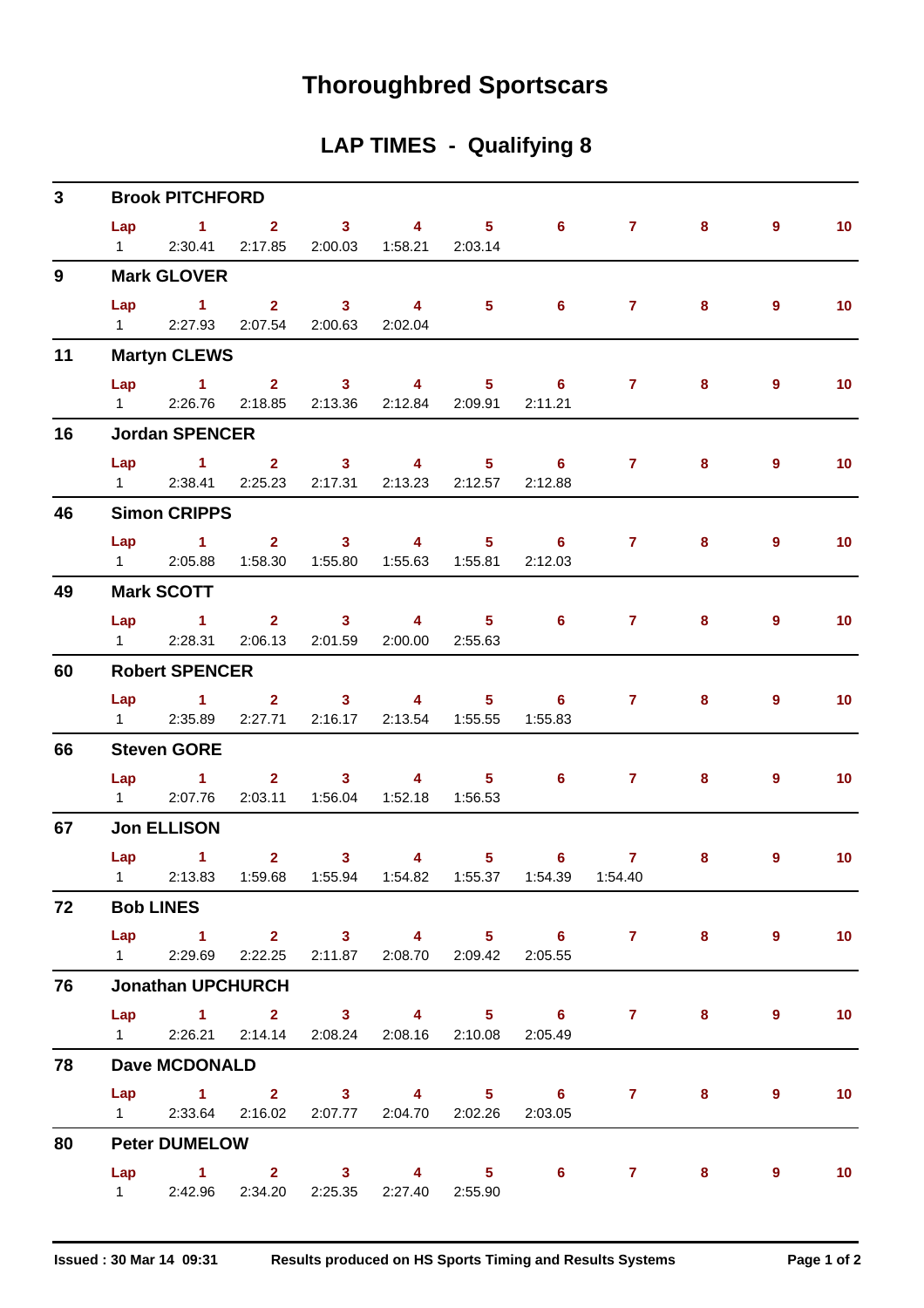| 86 |          | <b>Neil FOWLER</b>      |                           |              |              |              |              |         |   |   |    |
|----|----------|-------------------------|---------------------------|--------------|--------------|--------------|--------------|---------|---|---|----|
|    | Lap<br>1 | 2:15.02                 | $\mathbf{2}$<br>2:05.84   | 3<br>1:59.28 | 4<br>1:52.65 | 5<br>1:50.95 | 6<br>1:49.99 | 1:50.00 | 8 | 9 | 10 |
| 91 |          | lan PRIOR               |                           |              |              |              |              |         |   |   |    |
|    | Lap<br>1 | 1<br>2:02.82            | $\overline{2}$<br>1:59.06 | 3<br>1:53.10 | 4<br>1:53.51 | 5<br>1:50.88 | 6<br>1:51.04 | 1:50.83 | 8 | 9 | 10 |
| 93 |          | <b>Russell MCCARTHY</b> |                           |              |              |              |              |         |   |   |    |
|    | Lap      |                         | $\mathbf{2}$              | 3            | 4            | 5            | 6            |         | 8 | 9 | 10 |
|    | 1        | 2:13.57                 | 2:02.59                   | 1:54.08      | 1:51.85      | 2:18.84      |              |         |   |   |    |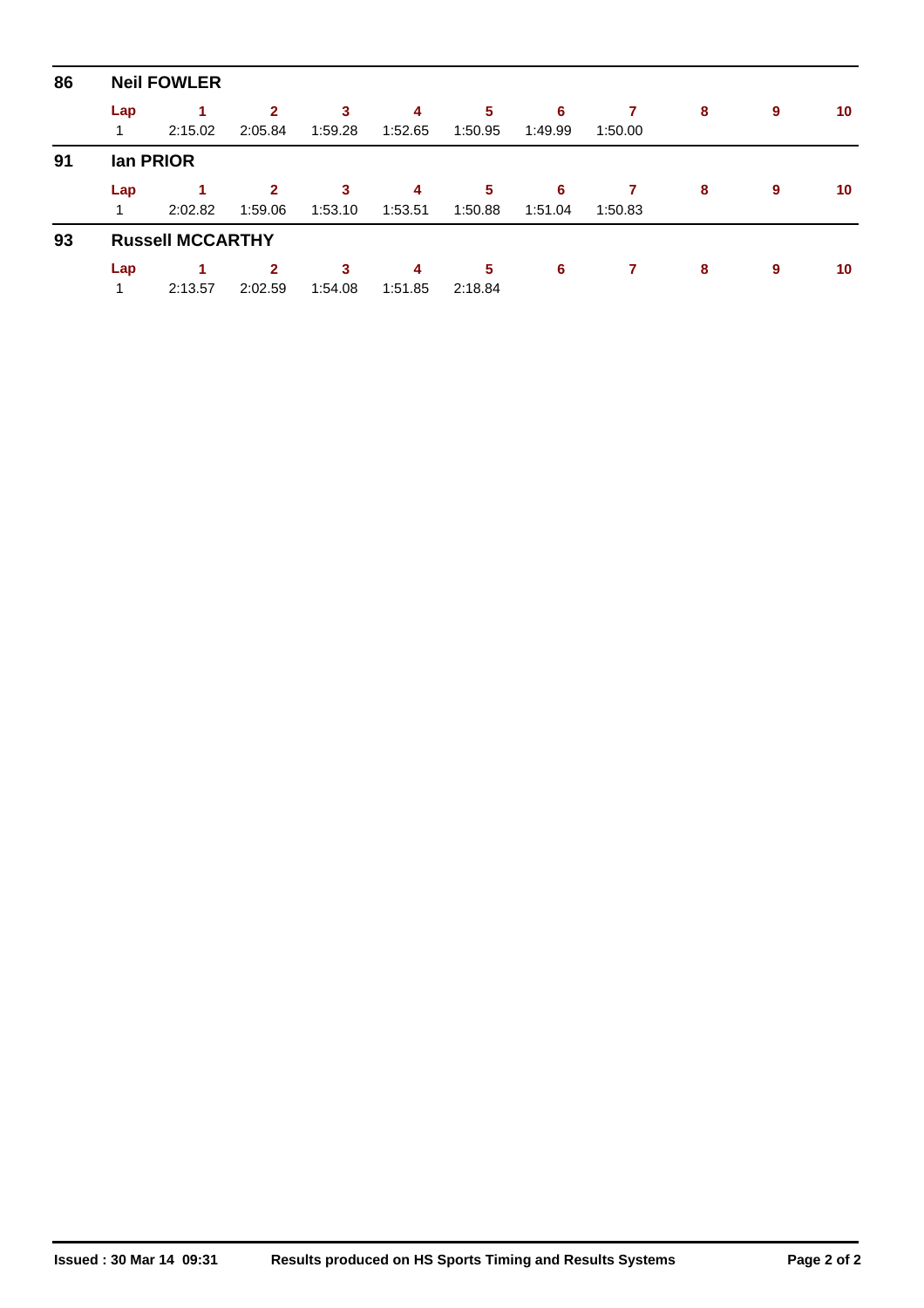# **RACE GRI**

# **Thoroughbred Sportscars**

**Race 15**

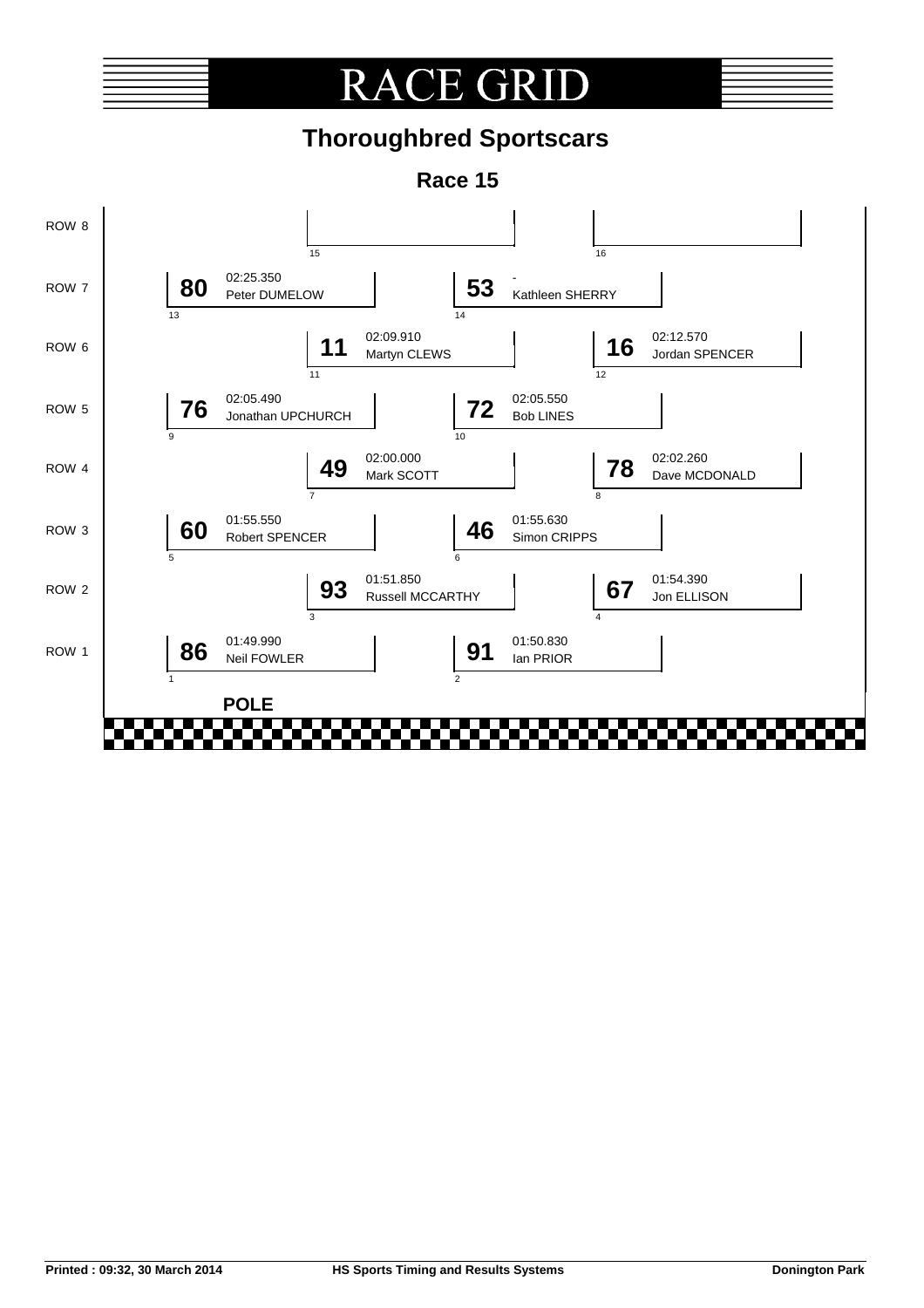

### **Provisional Results - Race 15**

### **Thoroughbred Sportscars**

| PI | No                    | <b>CI</b> | <b>Name</b>              | Car                     | Laps | Time     | Behind     | MPH   | Best Lap on   |    | <b>MPH</b> |
|----|-----------------------|-----------|--------------------------|-------------------------|------|----------|------------|-------|---------------|----|------------|
| 1  | 91                    | D         | lan PRIOR                | <b>MGB GT V8</b>        | 11   | 20:00.78 |            |       | 82.12 1:48.01 | 8  | 82.99      |
| 2  | 86                    | D         | <b>Neil FOWLER</b>       | <b>MGB GT V8</b>        | 11   | 20:00.89 | 0.11       |       | 82.11 1:48.19 | 3  | 82.85      |
| 3  | 60                    | C         | <b>Robert SPENCER</b>    | <b>MGB GT V8</b>        | 11   | 20:59.61 | 58.83      |       | 78.28 1:53.18 | 7  | 79.20      |
| 4  | 46                    | в         | <b>Simon CRIPPS</b>      | <b>MGB Roadster</b>     | 11   | 21:02.35 | 1:01.57    |       | 78.11 1:53.39 | 4  | 79.05      |
| 5  | 78                    | x         | Dave McDONALD            | <b>Triumph TR6</b>      | 10   | 20:07.78 | 1 Lap      |       | 74.22 1:58.22 | 6  | 75.82      |
| 6  | 49                    | в         | <b>Mark SCOTT</b>        | <b>MGB Roadster</b>     | 10   | 20:27.16 | 1 Lap      |       | 73.05 1:59.06 | 5  | 75.29      |
| 7  | 72                    | C         | <b>Bob LINES</b>         | Jaguar D Type Replica   | 10   | 20:43.17 | 1 Lap      | 72.11 | 2:02.02       | 5. | 73.46      |
| 8  | 11                    | А         | <b>Martyn CLEWS</b>      | <b>MG Midget</b>        | 10   | 21:11.21 | 1 Lap      |       | 70.52 2:04.64 | 8  | 71.92      |
| 9  | 16                    | А         | <b>Jordan SPENCER</b>    | <b>MGB Roadster FIA</b> | 10   | 21:12.50 | 1 Lap      |       | 70.44 2:04.96 | 10 | 71.73      |
|    | <b>Not-Classified</b> |           |                          |                         |      |          |            |       |               |    |            |
|    | 67                    | C         | <b>Jon ELLISON</b>       | <b>Triumph TR6</b>      | 9    | 17:17.43 | <b>DNF</b> |       | 77.77 1:53.55 | 4  | 78.94      |
|    | 76                    | C         | <b>Jonathan UPCHURCH</b> | <b>MGB GT</b>           | 5    | 10:26.15 | <b>DNF</b> |       | 71.58 2:00.70 | 3  | 74.27      |
|    | <b>Fastest Lap</b>    |           |                          |                         |      |          |            |       |               |    |            |
|    | 91                    | D         | lan PRIOR                | <b>MGB GT V8</b>        |      |          |            |       | 1:48.01       | 8  | 82.99      |
|    | 60                    | c         | <b>Robert SPENCER</b>    | <b>MGB GT V8</b>        |      |          |            |       | 1:53.18       | 7  | 79.20      |
|    | 46                    | в         | <b>Simon CRIPPS</b>      | <b>MGB Roadster</b>     |      |          |            |       | 1:53.39       | 4  | 79.05      |
|    | 78                    | x         | Dave McDONALD            | Triumph TR6             |      |          |            |       | 1:58.22       | 6  | 75.82      |
|    | 11                    | А         | <b>Martyn CLEWS</b>      | <b>MG Midget</b>        |      |          |            |       | 2:04.64       | 8  | 71.92      |

Non-starters - 53 80 93

**Weather / Track:** Bright / Dry

**Start Time : 12:26 Donington Park 30 Mar 14 12:52 Clerk of Course : Time Issued : Chief Timekeeper : Terry Stevens**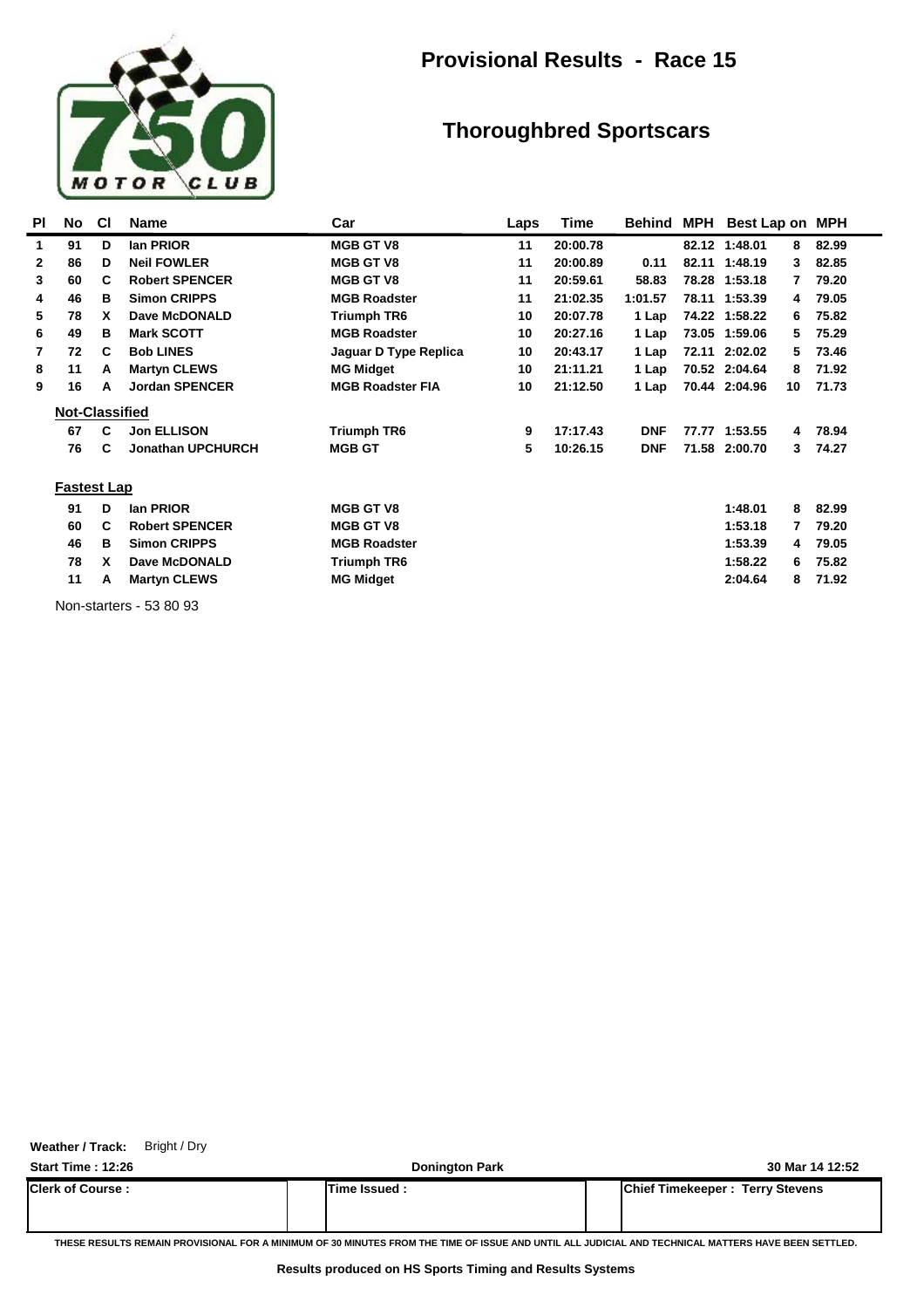|    | Lap 1      |     | Lap2       |      | Lap <sub>3</sub> |     | Lap <sub>4</sub> |     | Lap <sub>5</sub> |     | Lap6        |    | Lap 7          |      | Lap <sub>8</sub> |    | Lap <sub>9</sub> |     | Lap <sub>10</sub> |
|----|------------|-----|------------|------|------------------|-----|------------------|-----|------------------|-----|-------------|----|----------------|------|------------------|----|------------------|-----|-------------------|
| No | Time       | No. | Time       | No l | Time             | No. | Time             | No. | Time             | No. | Time        | No | Time           | No l | Time             | No | Time             | No. | Time              |
|    | 91 1:53.70 |     | 91 3:42.89 |      | 91 5:31.74       |     | 91 7:20.88       |     | 91 9:09.16       |     | 91 10:57.87 |    | 91 12:46.59    |      | 91 14:34.60      |    | 91 16:23.07      |     | 91 18:12.06       |
|    | 86 1:54.72 |     | 86 3:44.35 |      | 86 5:32.54       |     | 86 7:21.28       |     | 86 9:09.49       |     | 86 10:57.89 |    | 86 12:46.88    |      | 86 14:35.21      |    | 86 16:23.77      |     | 86 18:12.40       |
|    | 60 1:58.11 |     | 60 3:52.72 |      | 60 5:46.71       | 60  | 7:40.33          |     | 60 9:33.80       |     | 60 11:27.30 |    | 11 12:50.42 *1 |      | 11 14:55.14 *1   |    | 72 16:33.63 *1   |     | 49 18:22.71 *1    |
|    | 46 1:59.00 |     | 46 3:53.68 |      | 46 5:47.58       | 46  | 7:40.97          |     | 46 9:34.99       |     | 46 11:28.53 |    | 16 12:51.78 *1 |      | 16 14:57.07 *1   |    | 11 16:59.78 *1   |     | 72 18:37.49 *1    |
|    | 67 2:01.65 |     | 67 3:55.91 |      | 67 5:49.68       | 67  | 7:43.23          |     | 67 9:36.89       |     | 67 11:32.76 |    | 60 13:20.48    |      | 60 15:14.23      |    | 16 17:02.27 *1   |     | 60 19:03.32       |
|    | 72 2:07.64 |     | 78 4:11.99 |      | 78 6:12.75       |     | 78 8:13.08       |     | 78 10:11.63      |     | 78 12:09.85 |    | 46 13:23.30    |      | 46 15:17.36      |    | 60 17:08.44      |     | 11 19:05.57 *1    |
|    | 78 2:09.27 |     | 72 4:12.61 |      | 76 6:13.58       |     | 49 8:14.85       |     | 49 10:13.91      |     | 49 12:13.44 |    | 67 13:27.07    |      | 67 15:22.49      |    | 46 17:12.30      |     | 16 19:07.54 *1    |
|    | 49 2:10.04 |     | 76 4:12.88 |      | 49 6:14.72       |     | 76 8:17.99       |     | 72 10:23.62      |     | 72 12:27.89 |    | 78 14:08.79    |      | 78 16:07.90      |    | 67 17:17.43      |     | 46 19:07.85       |
|    | 76 2:11.37 |     | 49 4:13.80 |      | 72 6:17.67       |     | 72 8:21.60       |     | 76 10:26.15      |     |             |    | 49 14:13.81    |      | 49 16:17.69      |    | 78 18:07.39      |     |                   |
|    | 11 2:15.26 |     | 11 4:23.54 |      | 11 6:31.57       |     | 11 8:38.26       |     | 11 10:43.58      |     |             |    | 72 14:30.12    |      |                  |    |                  |     |                   |
|    | 16 2:17.33 |     | 16 4:25.54 |      | 16 6:32.77       |     | 16 8:38.97       |     | 16 10:44.71      |     |             |    |                |      |                  |    |                  |     |                   |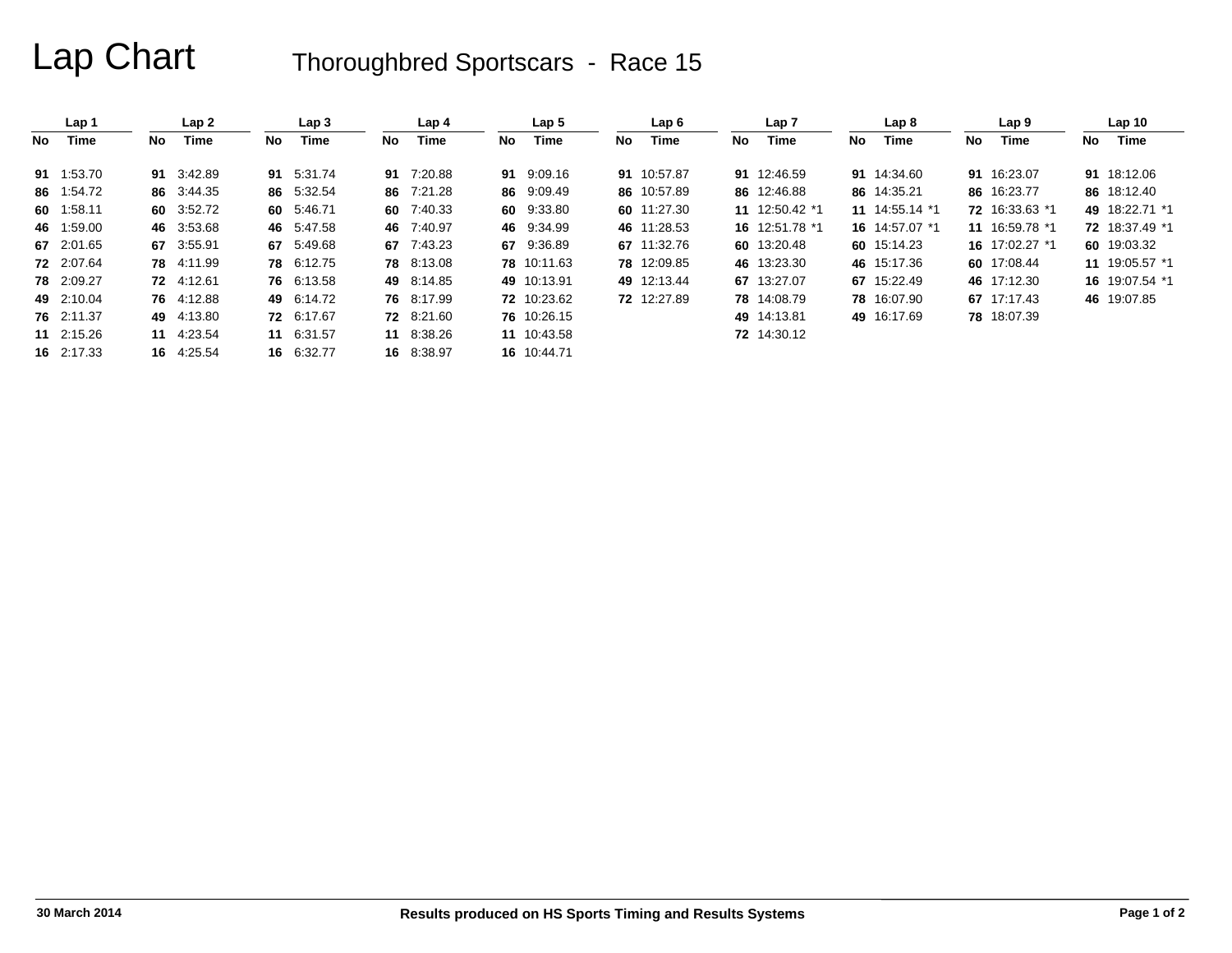|    | Lap 11         |    | Lap <sub>12</sub> |    | Lap <sub>13</sub> |    | Lap <sub>14</sub> |    | Lap <sub>15</sub> |    | Lap <sub>16</sub> |    | Lap <sub>17</sub> |    | Lap <sub>18</sub> |    | Lap <sub>19</sub> |    | Lap20 |
|----|----------------|----|-------------------|----|-------------------|----|-------------------|----|-------------------|----|-------------------|----|-------------------|----|-------------------|----|-------------------|----|-------|
| No | Time           | No | Time              | No | Time              | No | <b>Time</b>       | No | Time              | No | Time              | No | Time              | No | Time              | No | Time              | No | Time  |
|    | 91 20:00.78    |    |                   |    |                   |    |                   |    |                   |    |                   |    |                   |    |                   |    |                   |    |       |
|    | 86 20:00.89    |    |                   |    |                   |    |                   |    |                   |    |                   |    |                   |    |                   |    |                   |    |       |
|    |                |    |                   |    |                   |    |                   |    |                   |    |                   |    |                   |    |                   |    |                   |    |       |
|    | 78 20:07.78 *1 |    |                   |    |                   |    |                   |    |                   |    |                   |    |                   |    |                   |    |                   |    |       |
|    | 49 20:27.16 *1 |    |                   |    |                   |    |                   |    |                   |    |                   |    |                   |    |                   |    |                   |    |       |
|    | 72 20:43.17 *1 |    |                   |    |                   |    |                   |    |                   |    |                   |    |                   |    |                   |    |                   |    |       |
|    | 60 20:59.61    |    |                   |    |                   |    |                   |    |                   |    |                   |    |                   |    |                   |    |                   |    |       |
|    | 46 21:02.35    |    |                   |    |                   |    |                   |    |                   |    |                   |    |                   |    |                   |    |                   |    |       |
|    | 11 21:11.21 *1 |    |                   |    |                   |    |                   |    |                   |    |                   |    |                   |    |                   |    |                   |    |       |
|    | 16 21:12.50 *1 |    |                   |    |                   |    |                   |    |                   |    |                   |    |                   |    |                   |    |                   |    |       |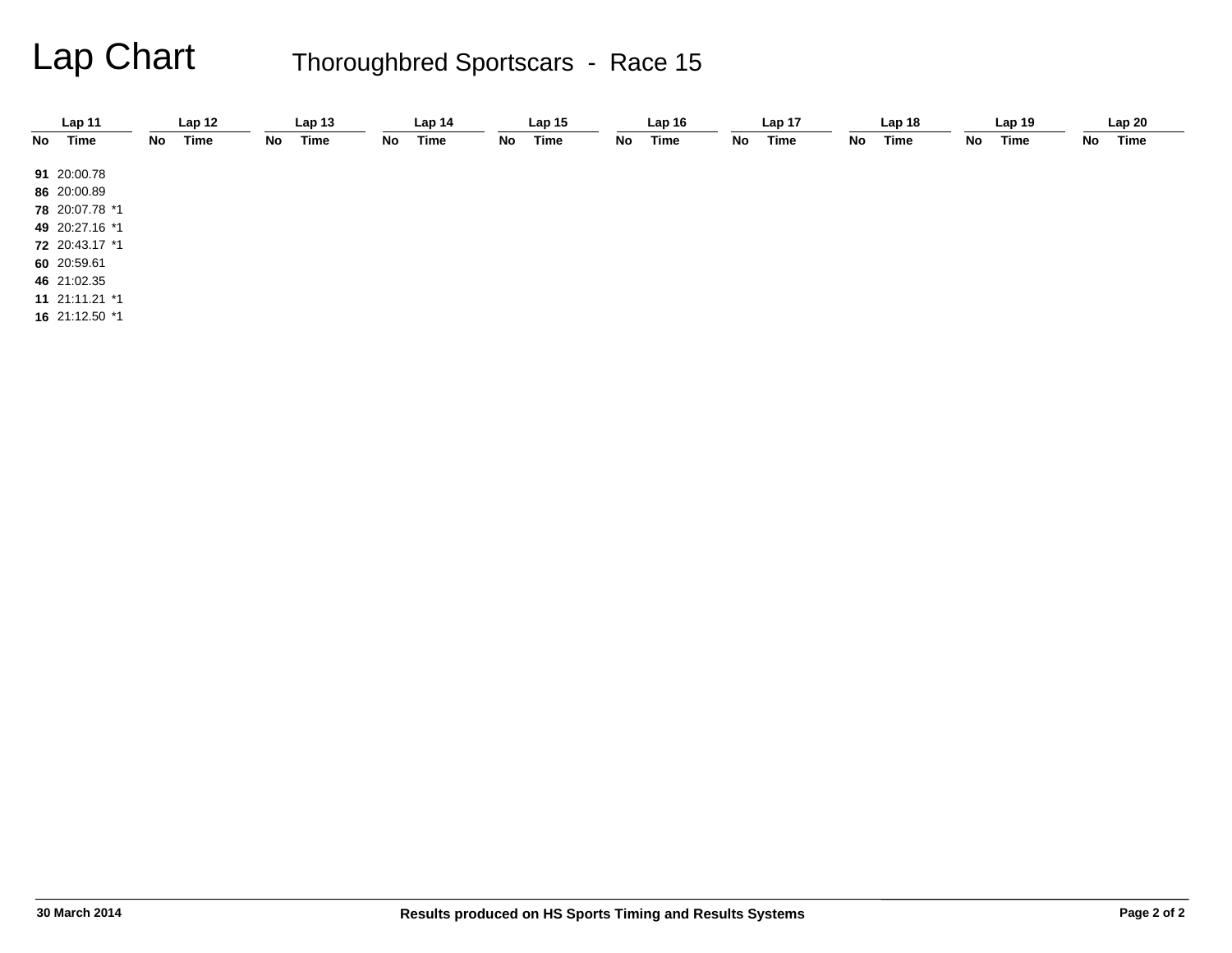# **Thoroughbred Sportscars**

#### **LAP TIMES - Race 15**

| 11 |                       | <b>Martyn CLEWS</b>                                                                                                                              |                                |                                    |                                    |         |                                                                              |                 |                                    |                    |                              |
|----|-----------------------|--------------------------------------------------------------------------------------------------------------------------------------------------|--------------------------------|------------------------------------|------------------------------------|---------|------------------------------------------------------------------------------|-----------------|------------------------------------|--------------------|------------------------------|
|    | $1 \qquad \qquad$     | Lap 1 2 3 4 5 6 7<br>2:15.26                                                                                                                     | 2:08.28                        |                                    |                                    |         | 2:08.03  2:06.69  2:05.32  2:06.84  2:04.72  2:04.64                         |                 |                                    | $8 - 1$<br>2:05.79 | $9 \t 10$<br>2:05.64         |
| 16 |                       | <b>Jordan SPENCER</b>                                                                                                                            |                                |                                    |                                    |         |                                                                              |                 |                                    |                    |                              |
|    |                       | $Lap$ 1 2<br>1 2:17.33                                                                                                                           |                                |                                    |                                    |         | 3 4 5 6 7 8<br>2:08.21  2:07.23  2:06.20  2:05.74  2:07.07  2:05.29  2:05.20 |                 |                                    | 2:05.27            | $\overline{10}$<br>2:04.96   |
| 46 |                       | <b>Simon CRIPPS</b>                                                                                                                              |                                |                                    |                                    |         |                                                                              |                 |                                    |                    |                              |
|    | Lap                   | $\sim$ 1<br>1   1:59.00   1:54.68   1:53.90   1:53.39   1:54.02   1:53.54   1:54.77   1:54.06   1:54.94   1:55.55<br>11  1:54.50                 |                                | $2 \t 3$                           |                                    |         | 4 5 6 7 8 9 10                                                               |                 |                                    |                    |                              |
| 49 |                       | <b>Mark SCOTT</b>                                                                                                                                |                                |                                    |                                    |         |                                                                              |                 |                                    |                    |                              |
|    | Lap<br>$1 \quad \Box$ | 1 2 3 4 5 6 7<br>2:10.04                                                                                                                         |                                |                                    |                                    |         | 2:03.76  2:00.92  2:00.13  1:59.06  1:59.53  2:00.37  2:03.88                |                 |                                    | 8 9 10<br>2:05.02  | 2:04.45                      |
| 60 |                       | <b>Robert SPENCER</b>                                                                                                                            |                                |                                    |                                    |         |                                                                              |                 |                                    |                    |                              |
|    |                       | Lap 1 2 3 4 5 6 7 8<br>11  1:56.29                                                                                                               |                                |                                    |                                    |         | 1:53.62  1:53.47  1:53.50  1:53.18  1:53.75  1:54.21  1:54.88                |                 |                                    | $9^{\circ}$        | $\overline{10}$              |
| 67 |                       | <b>Jon ELLISON</b>                                                                                                                               |                                |                                    |                                    |         |                                                                              |                 |                                    |                    |                              |
|    |                       | Lap 1 2 3 4 5 6 7 8 9<br>1 2:01.65                                                                                                               |                                | 1:54.26  1:53.77  1:53.55  1:53.66 |                                    |         |                                                                              |                 | 1:55.87  1:54.31  1:55.42  1:54.94 |                    | 10                           |
| 72 |                       | <b>Bob LINES</b>                                                                                                                                 |                                |                                    |                                    |         |                                                                              |                 |                                    |                    |                              |
|    | $1 \quad \Box$        | Lap 1<br>2:07.64                                                                                                                                 | 2:04.97                        | 2:05.06                            | 2:03.93 2:02.02                    |         | 2 3 4 5 6 7                                                                  | 2:04.27 2:02.23 | $8 -$<br>2:03.51                   | 9<br>2:03.86       | $\blacksquare$ 10<br>2:05.68 |
| 76 |                       | <b>Jonathan UPCHURCH</b>                                                                                                                         |                                |                                    |                                    |         |                                                                              |                 |                                    |                    |                              |
|    | $1 \quad \Box$        | $Lap$ 1                                                                                                                                          | $2^{\circ}$<br>2:11.37 2:01.51 | 3 <sup>7</sup><br>2:00.70          | $\overline{\mathbf{4}}$<br>2:04.41 | 2:08.16 | $5 \t\t 6 \t\t 7$                                                            |                 | 8                                  | 9                  | 10                           |
| 78 |                       | <b>Dave McDONALD</b>                                                                                                                             |                                |                                    |                                    |         |                                                                              |                 |                                    |                    |                              |
|    |                       | Lap 1 2 3 4 5 6 7 8 9 10<br>1 2:09.27 2:02.72 2:00.76 2:00.33 1:58.55 1:58.22 1:58.94 1:59.11 1:59.49                                            |                                |                                    |                                    |         |                                                                              |                 |                                    |                    | 2:00.39                      |
| 86 |                       | <b>Neil FOWLER</b>                                                                                                                               |                                |                                    |                                    |         |                                                                              |                 |                                    |                    |                              |
|    |                       | Lap 1 2 3 4 5 6 7 8 9 10<br>1   1:54.72   1:49.63   1:48.19   1:48.74   1:48.21   1:48.40   1:48.99   1:48.33   1:48.56   1:48.63<br>11  1:48.49 |                                |                                    |                                    |         |                                                                              |                 |                                    |                    |                              |
| 91 |                       | lan PRIOR                                                                                                                                        |                                |                                    |                                    |         |                                                                              |                 |                                    |                    |                              |
|    | Lap                   | 1 2 3 4 5 6 7 8 9 10<br>1   1:53.70   1:49.19   1:48.85   1:49.14   1:48.28   1:48.71   1:48.72   1:48.01   1:48.47   1:48.99<br>11   1:48.72    |                                |                                    |                                    |         |                                                                              |                 |                                    |                    |                              |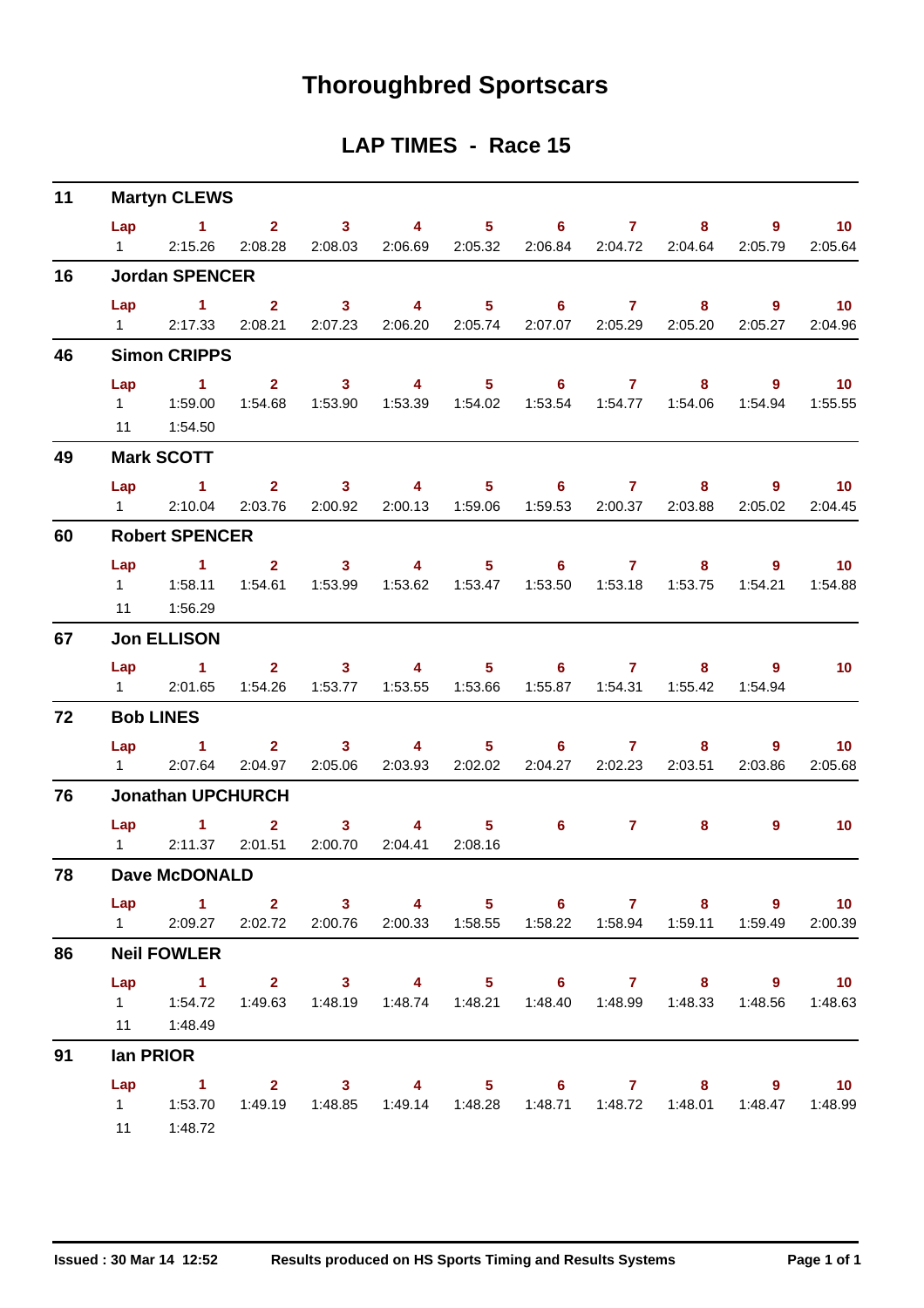

## **Qualifying 8**

## **Thoroughbred Sportscars**

#### **2nd Best Times**

| <b>PI</b>    | No                | <b>CI</b> | <b>Name</b>              | Car                     | Laps                     | 2nd Best on Lap                  |  |
|--------------|-------------------|-----------|--------------------------|-------------------------|--------------------------|----------------------------------|--|
| 1            | 86                | D         | <b>Neil FOWLER</b>       | <b>MGB GT V8</b>        | 7                        | 1:50.00<br>7                     |  |
| $\mathbf{2}$ | 91                | D         | lan PRIOR                | <b>MGB GT V8</b>        | 7                        | 5<br>1:50.88                     |  |
| 3            | 93                | D         | <b>Russell MCCARTHY</b>  | <b>MGB GT V8</b>        | 5                        | 3<br>1:54.08                     |  |
| 4            | 67                | C         | <b>Jon ELLISON</b>       | Triumph TR6             | 7                        | 1:54.40<br>7                     |  |
| 5            | 46                | в         | <b>Simon CRIPPS</b>      | <b>MGB Roadster</b>     | 6                        | 1:55.80<br>3                     |  |
| 6            | 60                | C         | <b>Robert SPENCER</b>    | <b>MGB GT V8</b>        | 6                        | 1:55.83<br>6                     |  |
| 7            | 49                | в         | <b>Mark SCOTT</b>        | <b>MGB Roadster</b>     | 5                        | 3<br>2:01.59                     |  |
| 8            | 78                | x         | Dave MCDONALD            | <b>Triumph TR6</b>      | 6                        | 6<br>2:03.05                     |  |
| 9            | 76                | C         | <b>Jonathan UPCHURCH</b> | <b>MGB GT</b>           | 6                        | 2:08.16<br>4                     |  |
| 10           | 72                | C         | <b>Bob LINES</b>         | Jaguar D Type Replica   | 6                        | 2:08.70<br>4                     |  |
| 11           | 11                | A         | <b>Martyn CLEWS</b>      | <b>MG Midget</b>        | 6                        | 2:11.21<br>6                     |  |
| 12           | 16                | A         | <b>Jordan SPENCER</b>    | <b>MGB Roadster FIA</b> | 6                        | 2:12.88<br>6                     |  |
| 13           | 80                | D         | <b>Peter DUMELOW</b>     | Triumph TR6             | 5                        | 2:27.40<br>4                     |  |
|              | <b>Exclusions</b> |           |                          |                         |                          |                                  |  |
|              | 3                 | CV        | <b>Brook PITCHFORD</b>   | <b>Honda Civic</b>      | Qualified out of session |                                  |  |
|              | 66                | A         | <b>Steven GORE</b>       | <b>Radical SR3</b>      |                          | Qualified out of session (no 68) |  |
|              | 9                 |           | <b>Mark GLOVER</b>       | <b>Racekits Falcon</b>  | Qualified out of session |                                  |  |
|              | Not-Seen          |           |                          |                         |                          |                                  |  |
|              | 53                | C         | <b>Kathleen SHERRY</b>   | Morgan +8               |                          |                                  |  |
|              | 68                | C         | <b>Lawrence WOOD</b>     | <b>MGB Costello GT</b>  |                          |                                  |  |
|              | 75                | D         | <b>Ken DEAMER</b>        | <b>MGB GT V8</b>        |                          |                                  |  |

**Weather / Track: Misty / Dry**

**Start Time : 09:12 Donington Park 30 Mar 14 09:32**

**Clerk of Course : Time Issued : Chief Timekeeper : Terry Stevens**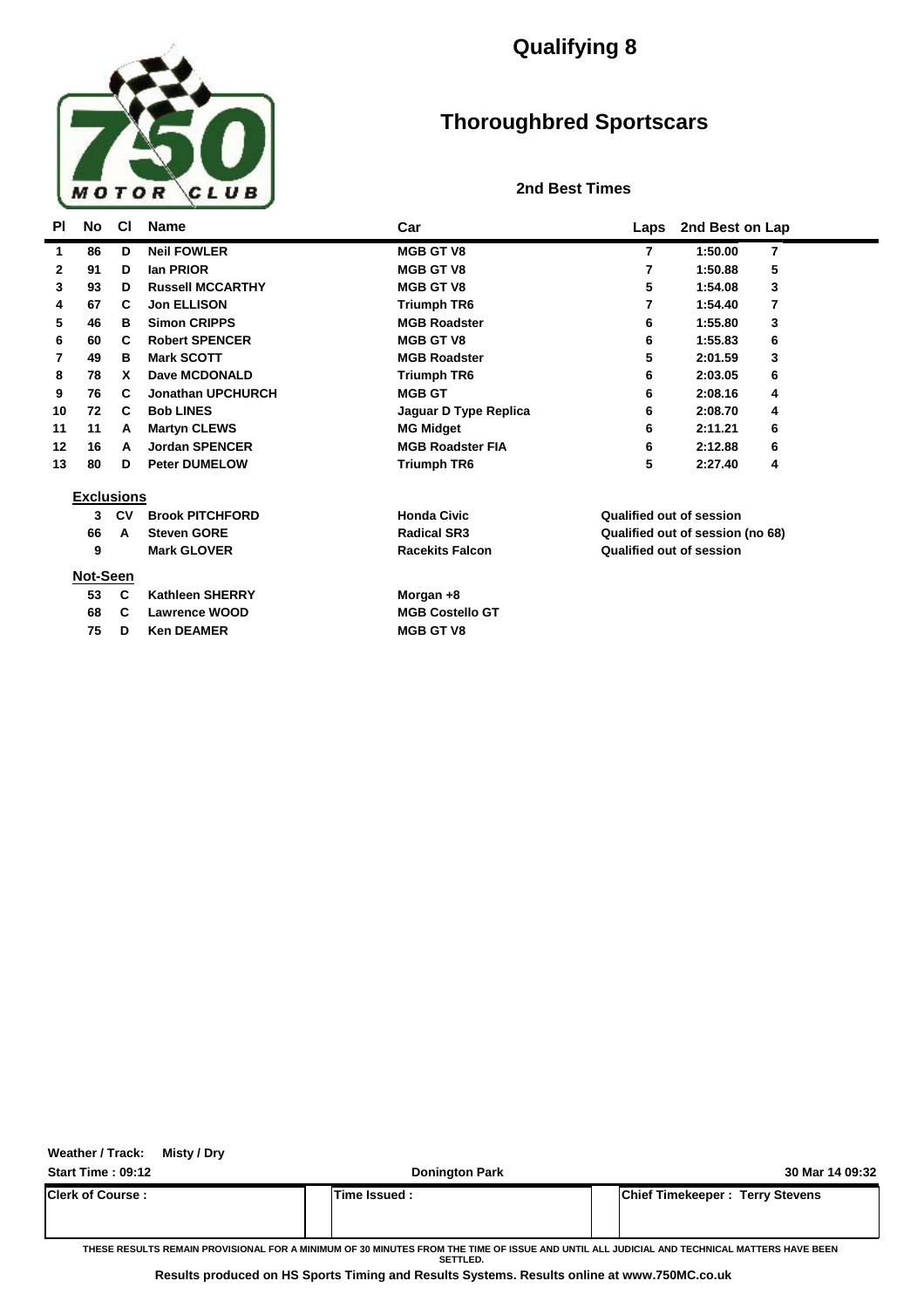# **RACE GRI**

# **Thoroughbred Sportscars**

**Race 21**

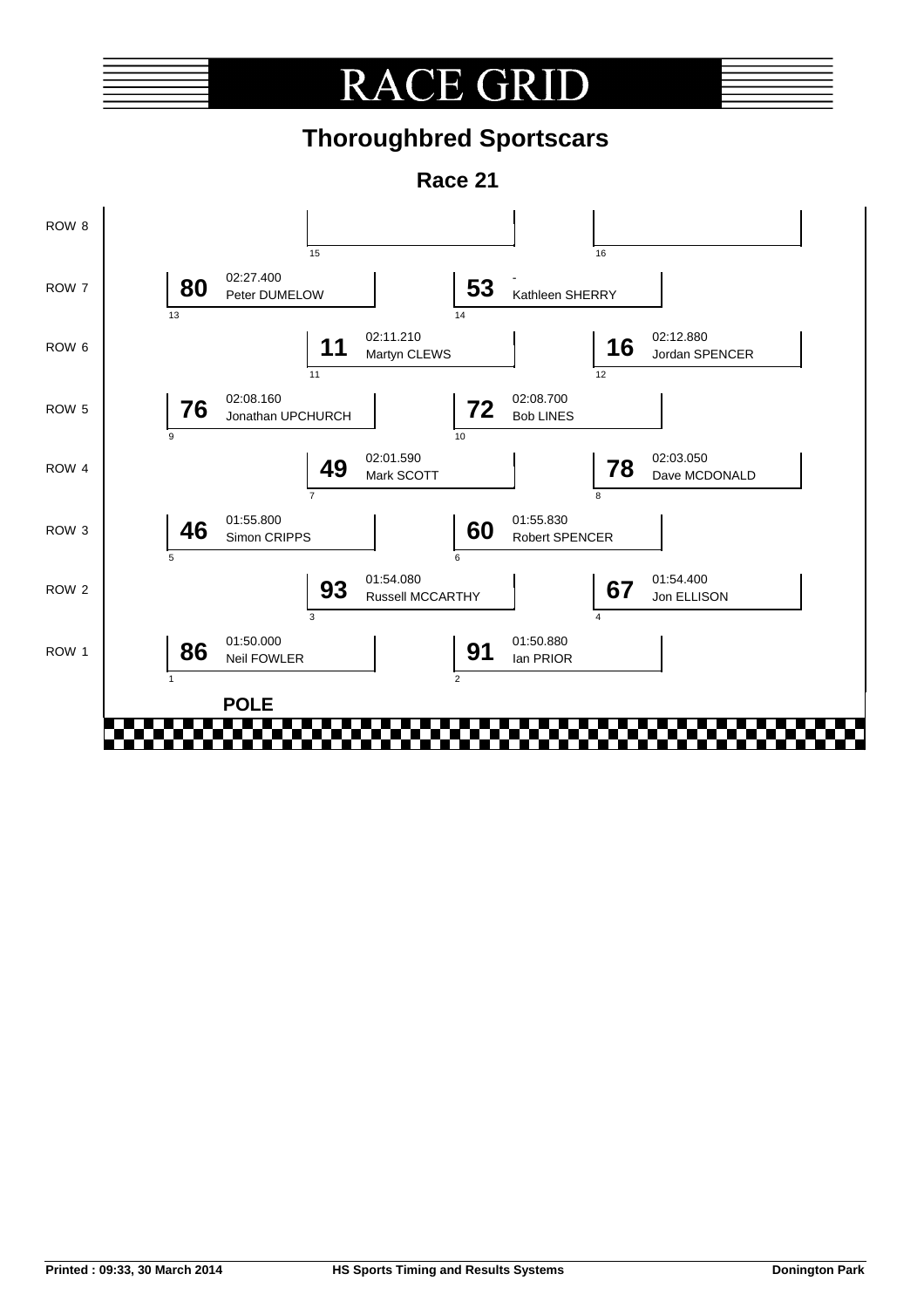

### **Provisional Results - Race 21**

### **Thoroughbred Sportscars**

| <b>PI</b>    | No                 | <b>CI</b> | <b>Name</b>             | Car                     | Laps | Time     | Behind  | MPH   | Best Lap on   |    | <b>MPH</b> |  |
|--------------|--------------------|-----------|-------------------------|-------------------------|------|----------|---------|-------|---------------|----|------------|--|
| 1            | 86                 | D         | <b>Neil FOWLER</b>      | <b>MGB GT V8</b>        | 11   | 19:50.65 |         |       | 82.82 1:46.96 | 4  | 83.81      |  |
| $\mathbf{2}$ | 93                 | D         | <b>Russell MCCARTHY</b> | <b>MGB GT V8</b>        | 11   | 20:04.62 | 13.97   | 81.85 | 1:46.90       | 8  | 83.85      |  |
| 3            | 91                 | D         | lan PRIOR               | <b>MGB GT V8</b>        | 11   | 20:53.34 | 1:02.69 | 78.67 | 1:48.81       | 7  | 82.38      |  |
| 4            | 60                 | C         | <b>Robert SPENCER</b>   | <b>MGB GT V8</b>        | 11   | 20:55.94 | 1:05.29 |       | 78.51 1:52.99 | 11 | 79.33      |  |
| 5            | 46                 | В         | <b>Simon CRIPPS</b>     | <b>MGB Roadster</b>     | 11   | 20:57.65 | 1:07.00 |       | 78.40 1:53.36 | 6  | 79.08      |  |
| 6            | 67                 | C         | <b>Jon ELLISON</b>      | Triumph TR6             | 11   | 21:07.54 | 1:16.89 |       | 77.79 1:52.94 | 8  | 79.37      |  |
| 7            | 78                 | x         | Dave McDONALD           | Triumph TR6             | 10   | 19:54.25 | 1 Lap   |       | 75.06 1:57.10 | 10 | 76.55      |  |
| 8            | 49                 | в         | <b>Mark SCOTT</b>       | <b>MGB Roadster</b>     | 10   | 19:55.86 | 1 Lap   |       | 74.96 1:57.65 | 7  | 76.19      |  |
| 9            | 16                 | A         | <b>Jordan SPENCER</b>   | <b>MGB Roadster FIA</b> | 10   | 21:10.78 | 1 Lap   |       | 70.54 2:04.43 | 8  | 72.04      |  |
| 10           | 11                 | A         | <b>Martyn CLEWS</b>     | <b>MG Midget</b>        | 10   | 21:13.46 | 1 Lap   |       | 70.39 2:04.58 | 10 | 71.95      |  |
|              | <b>Fastest Lap</b> |           |                         |                         |      |          |         |       |               |    |            |  |
|              | 93                 | D         | <b>Russell MCCARTHY</b> | <b>MGB GT V8</b>        |      |          |         |       | 1:46.90       | 8  | 83.85      |  |
|              | 67                 | C         | <b>Jon ELLISON</b>      | Triumph TR6             |      |          |         |       | 1:52.94       | 8  | 79.37      |  |
|              | 46                 | в         | <b>Simon CRIPPS</b>     | <b>MGB Roadster</b>     |      |          |         |       | 1:53.36       | 6  | 79.08      |  |
|              | 78                 | x         | Dave McDONALD           | Triumph TR6             |      |          |         |       | 1:57.10       | 10 | 76.55      |  |
|              | 16                 | A         | <b>Jordan SPENCER</b>   | <b>MGB Roadster FIA</b> |      |          |         |       | 2:04.43       | 8  | 72.04      |  |

Non-starters: 53 72 76 80

**Weather / Track:** Bright / Dry

**Start Time : 16:15 Donington Park 30 Mar 14 16:42 Clerk of Course : Time Issued : Chief Timekeeper : Terry Stevens**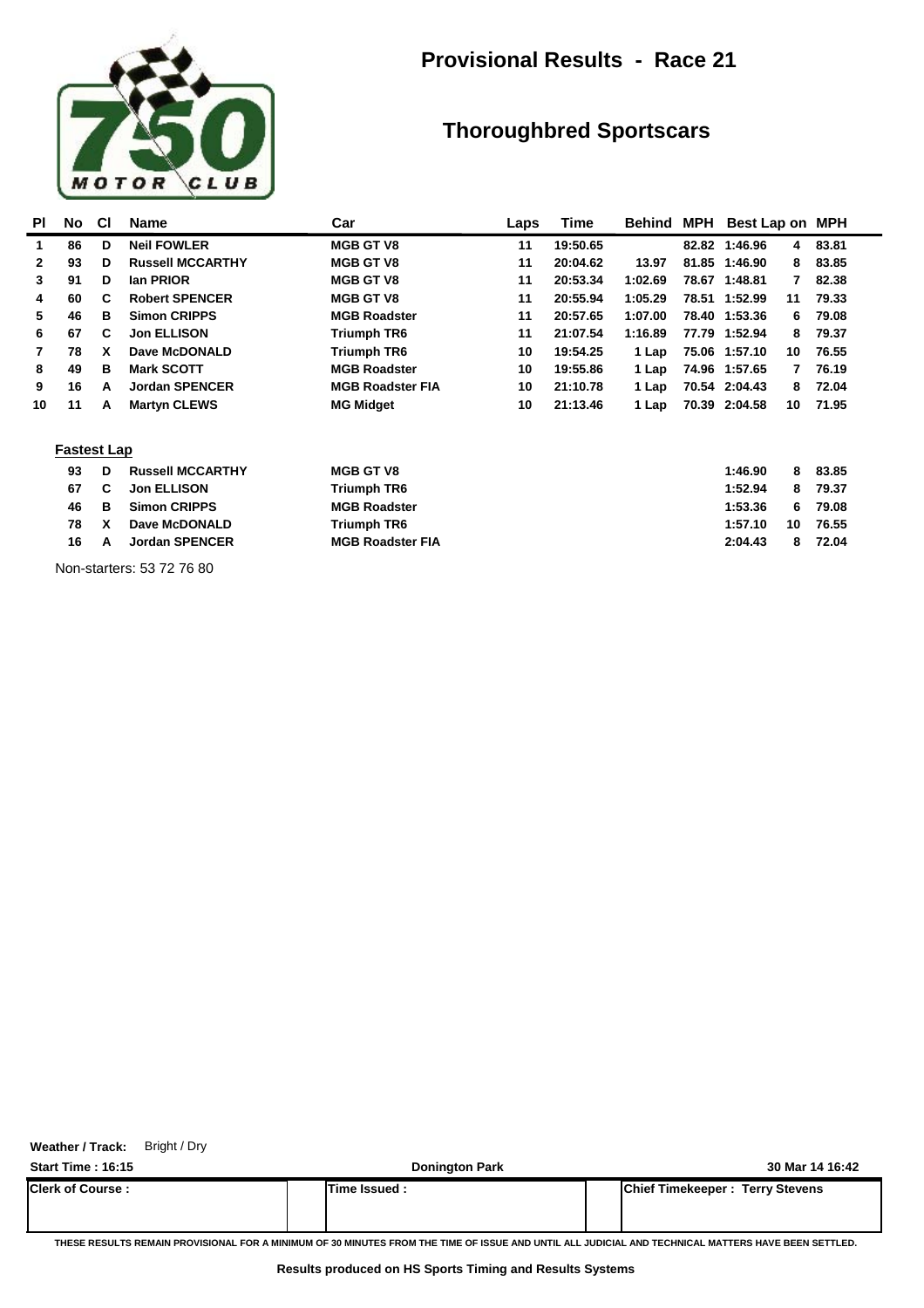|    | Lap 1      |     | Lap <sub>2</sub> |     | Lap <sub>3</sub> |     | Lap <sub>4</sub> |     | Lap <sub>5</sub> |    | Lap6        |     | Lap <sub>7</sub> |     | Lap <sub>8</sub> |     | Lap <sub>9</sub> |     | Lap <sub>10</sub> |
|----|------------|-----|------------------|-----|------------------|-----|------------------|-----|------------------|----|-------------|-----|------------------|-----|------------------|-----|------------------|-----|-------------------|
| No | Time       | No. | <b>Time</b>      | No. | Time             | No. | Time             | No. | Time             | No | Time        | No. | Time             | No. | Time             | No. | Time             | No. | Time              |
|    | 86 1:54.44 |     | 86 3:41.89       |     | 86 5:29.31       |     | 86 7:16.27       |     | 86 9:03.52       |    | 86 10:50.95 |     | 86 12:39.01      |     | 86 14:27.01      |     | 86 16:14.49      |     | 86 18:01.90       |
|    | 91 1:55.06 |     | 91 3:44.37       |     | 91 5:33.54       |     | 91 7:23.47       |     | 91 9:12.92       |    | 91 11:02.52 |     | 16 12:48.11 *1   |     | 93 14:36.48      |     | 93 16:26.19      |     | 93 18:13.87       |
|    | 93 1:55.98 |     | 93 3:45.34       |     | 93 5:34.11       | 93  | 7:25.68          |     | 93 9:13.42       |    | 93 11:02.65 |     | 93 12:49.58      |     | 91 14:47.65      |     | 91 16:50.29      |     | 91 18:50.65       |
|    | 60 1:57.97 |     | 60 3:51.41       |     | 60 5:45.15       | -60 | 7:38.99          |     | 60 9:32.65       |    | 60 11:26.33 |     | 91 12:51.33      |     | 16 14:54.59 *1   |     | 16 16:59.02 *1   |     | 60 19:02.95       |
|    | 67 1:58.67 |     | 67 3:52.18       |     | 67 5:45.51       | 67  | 7:39.52          |     | 46 9:36.01       |    | 46 11:29.37 |     | 11 12:53.54 *1   |     | 11 14:58.25 *1   |     | 11 17:03.23 *1   |     | 46 19:03.64       |
|    | 46 1:59.52 |     | 46 3:53.01       |     | 46 5:46.43       |     | 46 7:41.44       |     | 67 9:44.56       |    | 67 11:37.75 |     | 60 13:20.16      |     | 60 15:14.00      |     | 60 17:08.20      |     | 16 19:05.24 *1    |
|    | 49 2:05.43 |     | 78 4:05.85       |     | 78 6:07.45       |     | 78 8:06.70       |     | 78 10:05.44      |    | 78 12:03.73 |     | 46 13:22.73      |     | 46 15:16.49      |     | 46 17:10.07      |     | 11 19:08.88 *1    |
|    | 78 2:06.36 |     | 49 4:06.38       |     | 49 6:08.17       |     | 49 8:07.02       |     | 49 10:05.79      |    | 49 12:04.33 |     | 67 13:31.41      |     | 67 15:24.35      |     | 67 17:19.93      |     | 67 19:13.18       |
|    | 16 2:15.49 |     | 16 4:25.22       |     | 16 6:32.46       |     | 16 8:38.42       |     | 16 10:43.23      |    |             |     | 78 14:01.72      |     | 78 15:59.32      |     | 78 17:57.15      |     |                   |
|    | 11 2:21.78 | 11  | 4:29.60          |     | 11 6:36.70       |     | 11 8:42.73       |     | 11 10:47.64      |    |             |     | 49 14:01.98      |     | 49 16:00.01      |     | 49 17:58.02      |     |                   |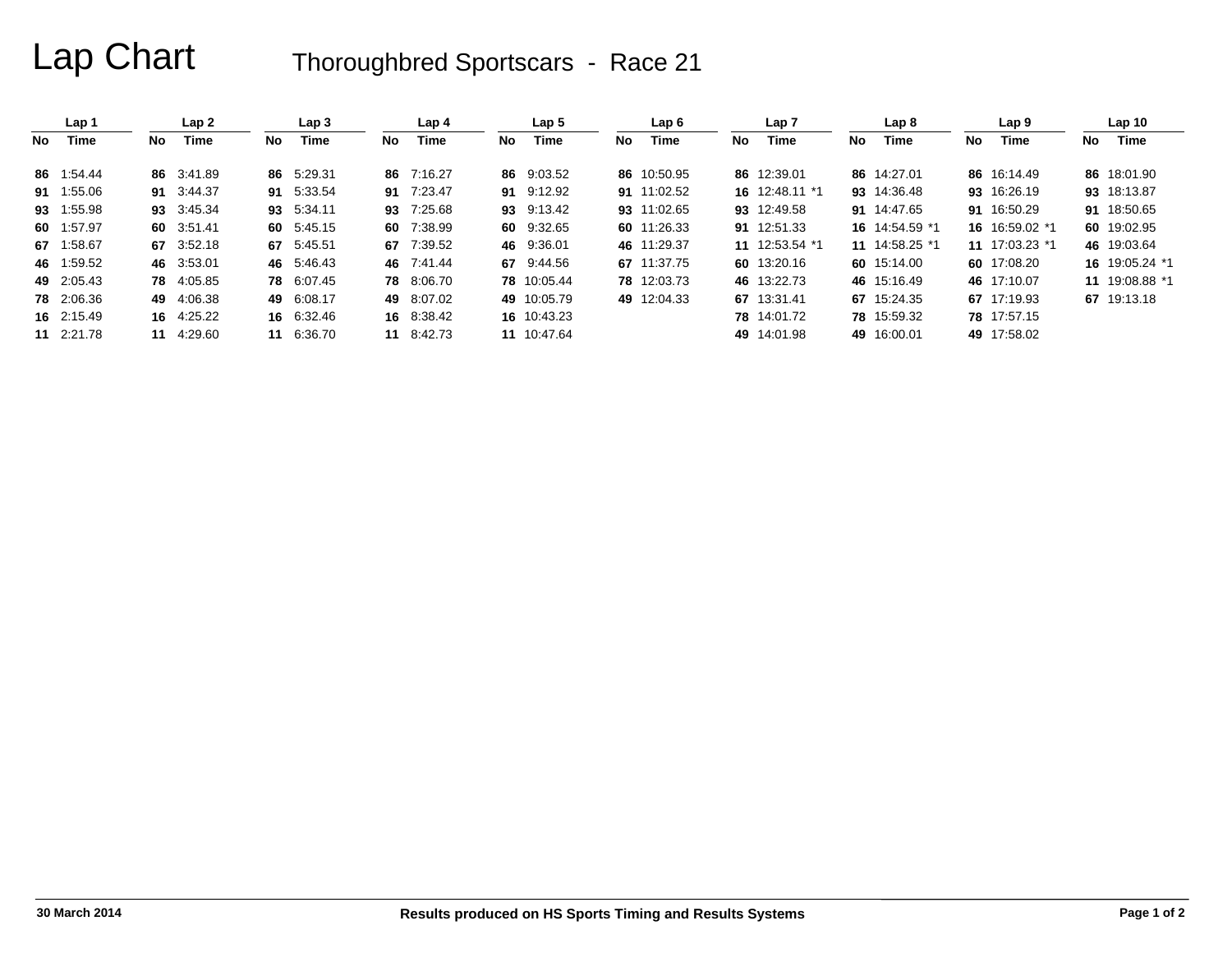|    | Lap 11         |    | Lap <sub>12</sub> |    | Lap <sub>13</sub> |    | Lap 14 |    | Lap <sub>15</sub> |    | Lap16 |    | Lap 17 |    | Lap <sub>18</sub> |    | Lap 19 |    | Lap20 |  |
|----|----------------|----|-------------------|----|-------------------|----|--------|----|-------------------|----|-------|----|--------|----|-------------------|----|--------|----|-------|--|
| No | Time           | No | Time              | No | Time              | No | Time   | No | Time              | No | Time  | No | Time   | No | Time              | No | Time   | No | Time  |  |
|    | 86 19:50.65    |    |                   |    |                   |    |        |    |                   |    |       |    |        |    |                   |    |        |    |       |  |
|    | 78 19:54.25 *1 |    |                   |    |                   |    |        |    |                   |    |       |    |        |    |                   |    |        |    |       |  |
|    | 49 19:55.86 *1 |    |                   |    |                   |    |        |    |                   |    |       |    |        |    |                   |    |        |    |       |  |
|    | 93 20:04.62    |    |                   |    |                   |    |        |    |                   |    |       |    |        |    |                   |    |        |    |       |  |
|    | 91 20:53.34    |    |                   |    |                   |    |        |    |                   |    |       |    |        |    |                   |    |        |    |       |  |
|    | 60 20:55.94    |    |                   |    |                   |    |        |    |                   |    |       |    |        |    |                   |    |        |    |       |  |
|    | 46 20:57.65    |    |                   |    |                   |    |        |    |                   |    |       |    |        |    |                   |    |        |    |       |  |
|    | 67 21:07.54    |    |                   |    |                   |    |        |    |                   |    |       |    |        |    |                   |    |        |    |       |  |
|    | 16 21:10.78 *1 |    |                   |    |                   |    |        |    |                   |    |       |    |        |    |                   |    |        |    |       |  |
|    | 11 21:13.46 *1 |    |                   |    |                   |    |        |    |                   |    |       |    |        |    |                   |    |        |    |       |  |